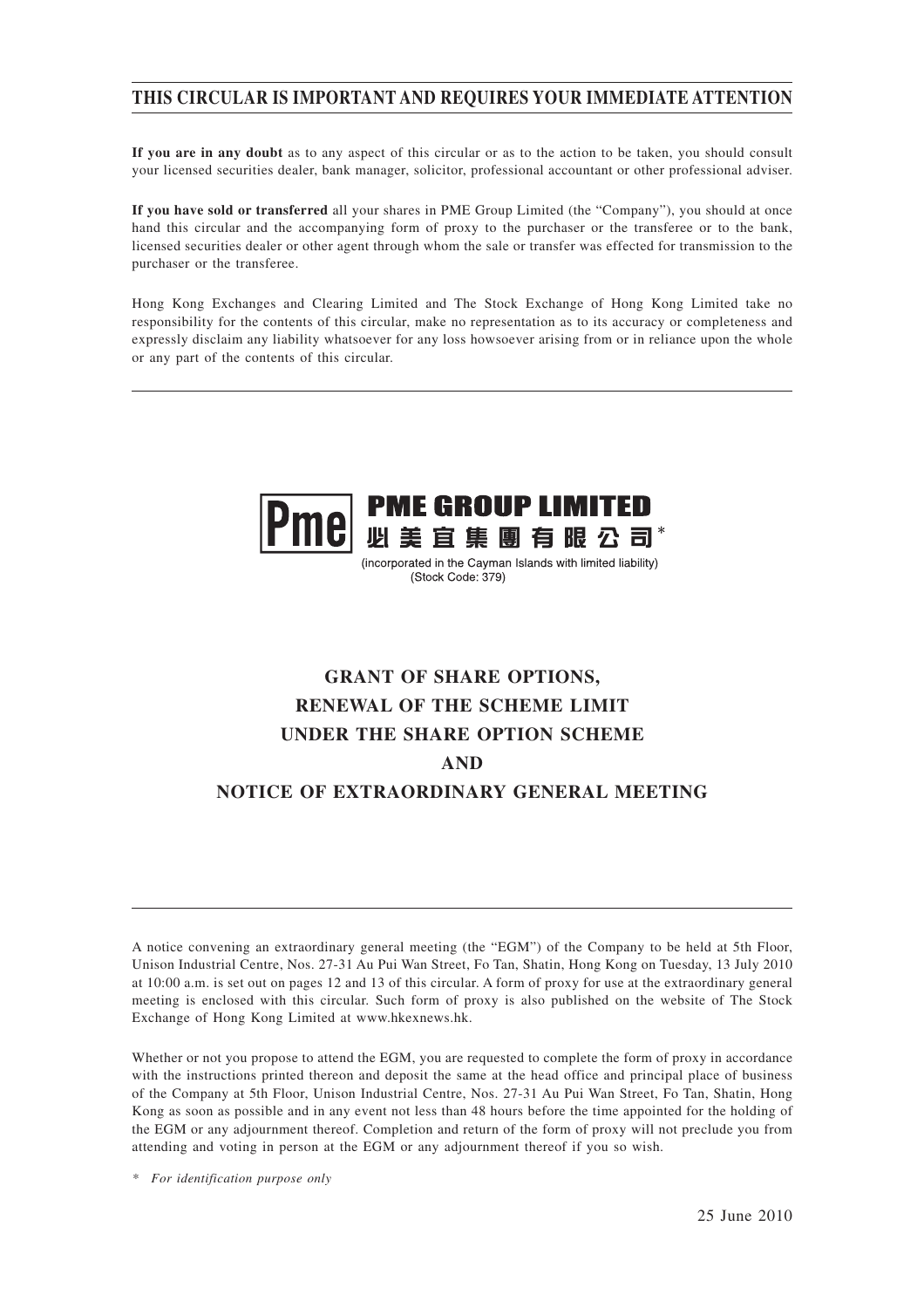### *Page*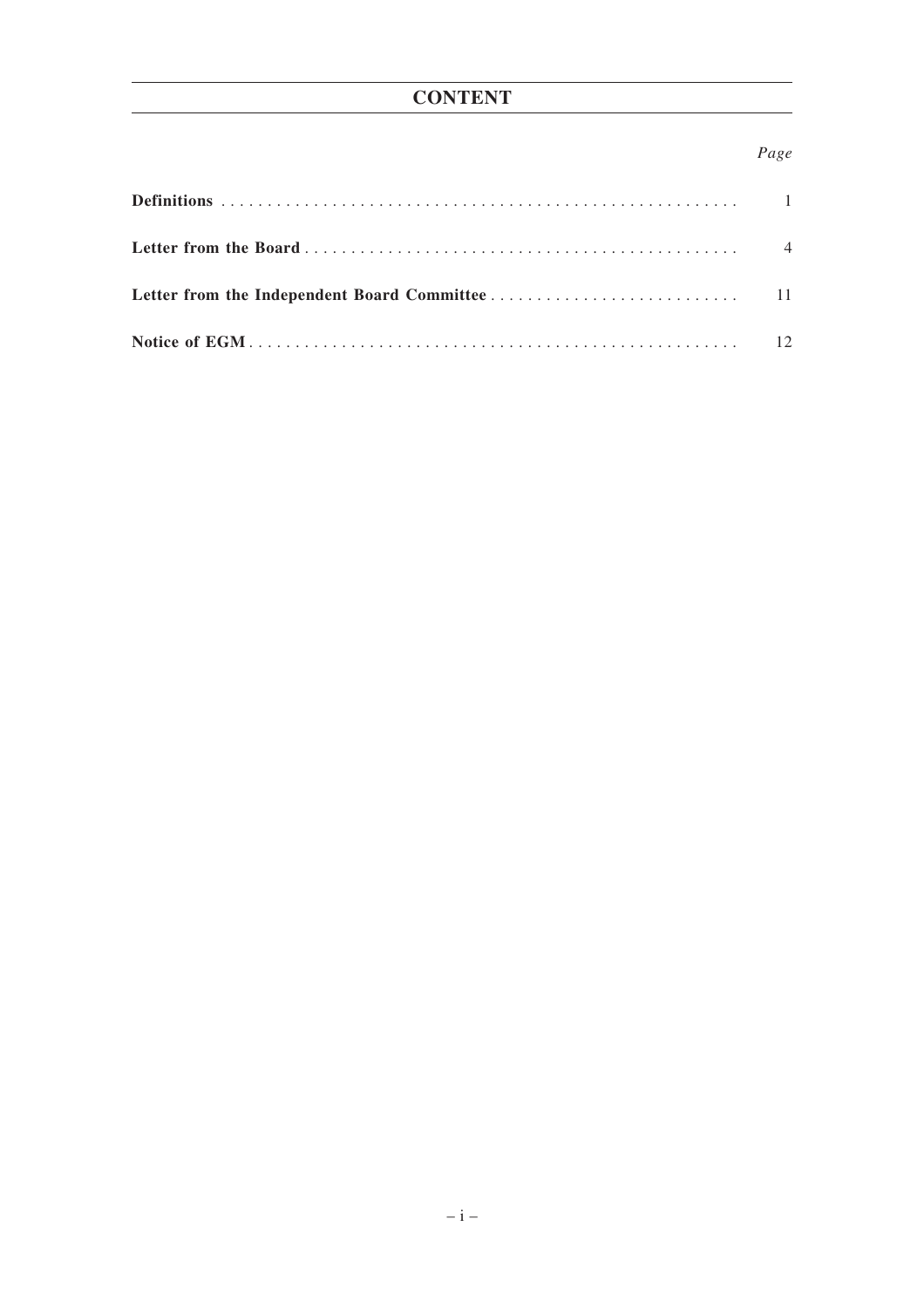*Unless the context otherwise requires, terms or expressions used in this circular shall have the meanings ascribed to them below:*

| "Adoption Date"               | 23 October 2002, being the date on which the Share<br>Option Scheme was adopted by an ordinary resolution of<br>the Shareholders                                                                                                        |
|-------------------------------|-----------------------------------------------------------------------------------------------------------------------------------------------------------------------------------------------------------------------------------------|
| "Articles of Association"     | the articles of association of the Company                                                                                                                                                                                              |
| "associate"                   | has the meaning ascribed to this term under the Listing<br>Rules                                                                                                                                                                        |
| "Board"                       | the board of Directors                                                                                                                                                                                                                  |
| "Board Meeting"               | the meeting of the Board held on 27 May 2010,<br>approving, among other matters, the grant of the Options<br>to Ms. Yeung under the Share Option Scheme                                                                                 |
| "Company"                     | PME Group Limited, a company incorporated in the<br>Cayman Islands with limited liability and the issued<br>Shares of which are listed on the main board of the Stock<br>Exchange                                                       |
| "Date of Grant"               | 27 May 2010, being the date of the Board Meeting on<br>which the Board conditionally granted the Options to Ms.<br>Yeung under the Share Option Scheme                                                                                  |
| "Director(s)"                 | the director(s) of the Company                                                                                                                                                                                                          |
| "EGM"                         | the extraordinary general meeting of the Company to be<br>convened and held on 13 July 2010 for the Shareholders<br>to consider and, if thought fit, approve the grant of Share<br>Options to Ms. Yeung and renewal of the Scheme Limit |
| "Existing Options"            | the share options granted and yet to be exercised under<br>the Share Option Scheme as at the Latest Practicable Date                                                                                                                    |
| "Group"                       | the Company and its subsidiaries                                                                                                                                                                                                        |
| "Hong Kong"                   | the Hong Kong Special Administrative Region of the<br>People's Republic of China                                                                                                                                                        |
| "Independent Board Committee" | an independent board committee comprising all the<br>independent non-executive Directors                                                                                                                                                |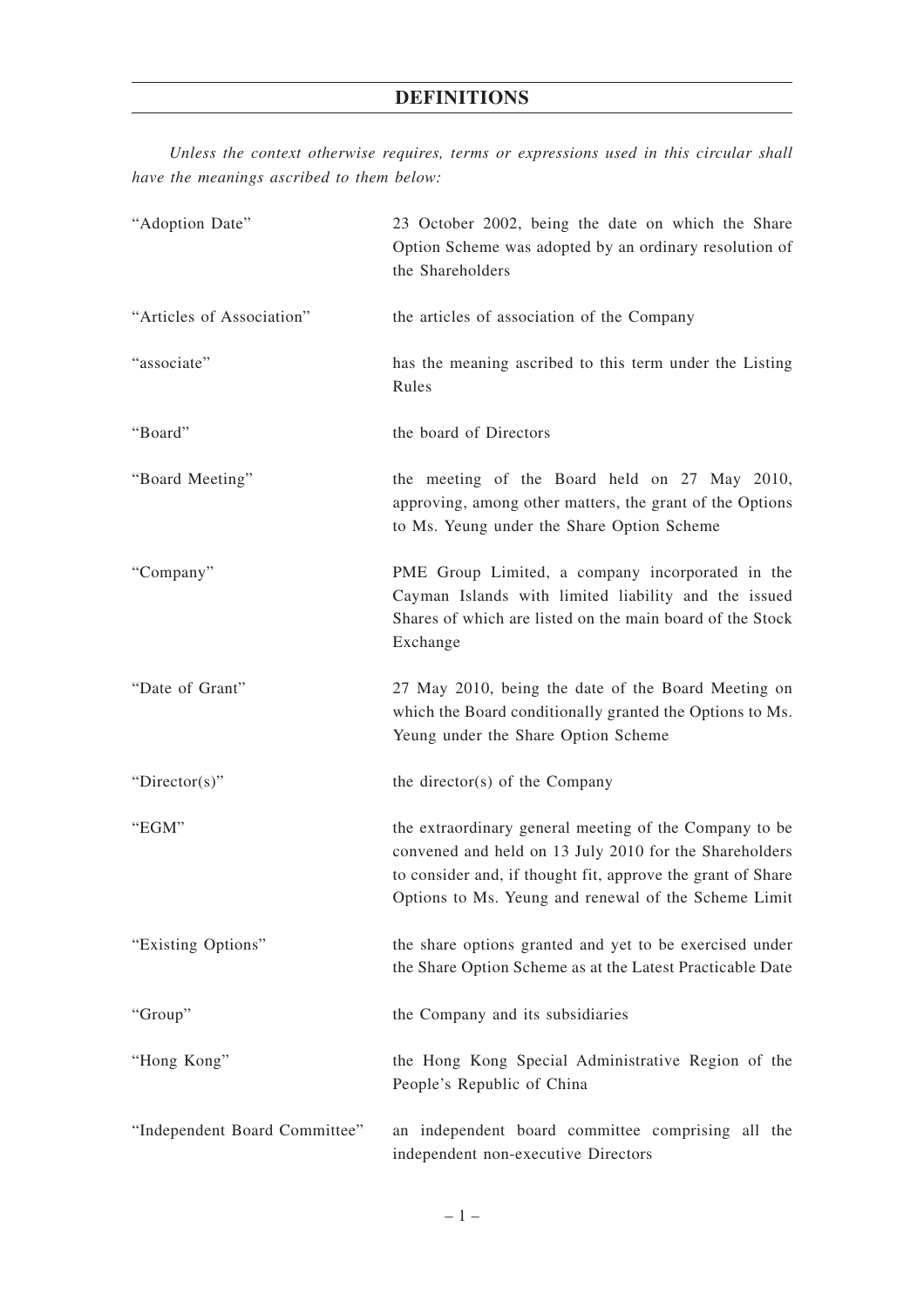# **DEFINITIONS**

| "Individual Limit"        | the limit imposed under the rules of the Share Option<br>Scheme and Rule $17.03(4)$ of the Listing Rules on the<br>number of Shares issued or to be issued upon exercise of<br>(including exercised, cancelled<br>all<br>options<br>and<br>outstanding) granted to each individual participant in any<br>12-month period under the Share Option Scheme and any<br>other share option schemes of the Company, being 1% of<br>the Shares in issue from time to time    |
|---------------------------|----------------------------------------------------------------------------------------------------------------------------------------------------------------------------------------------------------------------------------------------------------------------------------------------------------------------------------------------------------------------------------------------------------------------------------------------------------------------|
| "Latest Practicable Date" | 23 June 2010, being the latest practicable date prior to the<br>printing of this circular for ascertaining certain<br>information contained herein                                                                                                                                                                                                                                                                                                                   |
| "Listing Rules"           | the Rules Governing the Listing of Securities on the<br><b>Stock Exchange</b>                                                                                                                                                                                                                                                                                                                                                                                        |
| "Ms. Yeung"               | Ms. Yeung Sau Han Agnes, an executive Director and the<br>chief executive officer of the Group                                                                                                                                                                                                                                                                                                                                                                       |
| "Options"                 | an option to subscribe for Shares granted pursuant to the<br>Share Option Scheme and for the time being subsisting                                                                                                                                                                                                                                                                                                                                                   |
| "Overall Limit"           | the maximum number of Shares which may be allotted<br>and issued upon exercise of all outstanding options<br>granted and yet to be exercised under the Share Option<br>Scheme as stipulated under Rule $17.03(3)$ of the Listing<br>Rules, being 30% of the Shares in issue from time to time                                                                                                                                                                        |
| "Participant"             | any full-time employee of the Company or any subsidiary<br>of the Company (including any executive and non-<br>executive directors of the Company or any subsidiary)                                                                                                                                                                                                                                                                                                 |
| "Scheme Limit"            | the limit imposed under the rules of the Share Option<br>Scheme on the total number of Shares which may be<br>issued upon the exercise of all options granted or to be<br>granted under the Share Option Scheme and any other<br>share option schemes of the Company, being 10% of the<br>Company's issued share capital as at the date of adoption<br>of the Share Option Scheme, and may be "refreshed" on<br>and pursuant to the rules of the Share Option Scheme |
| "Share $(s)$ "            | ordinary share(s) of $HK$0.01$ each in the capital of the<br>Company                                                                                                                                                                                                                                                                                                                                                                                                 |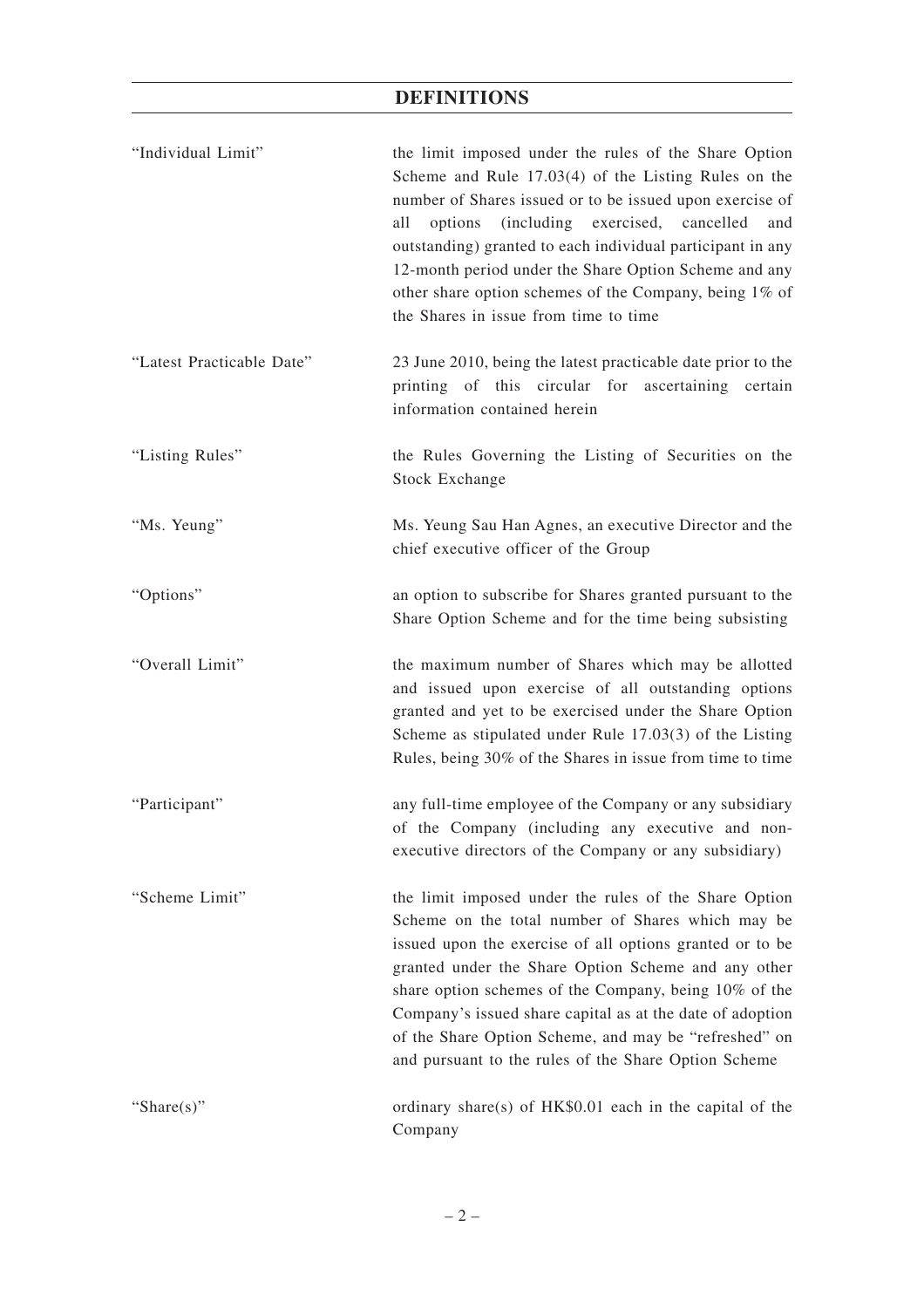# **DEFINITIONS**

| "Share Option Scheme" | the share option scheme adopted by the Company on 23<br>October 2002      |
|-----------------------|---------------------------------------------------------------------------|
| "Shareholder(s)"      | holder(s) of the Share(s)                                                 |
| "Stock Exchange"      | The Stock Exchange of Hong Kong Limited                                   |
| " $HKS$ "             | Hong Kong dollars, the lawful currency for the time<br>being of Hong Kong |
| $\lq\lq q_0$          | per cent.                                                                 |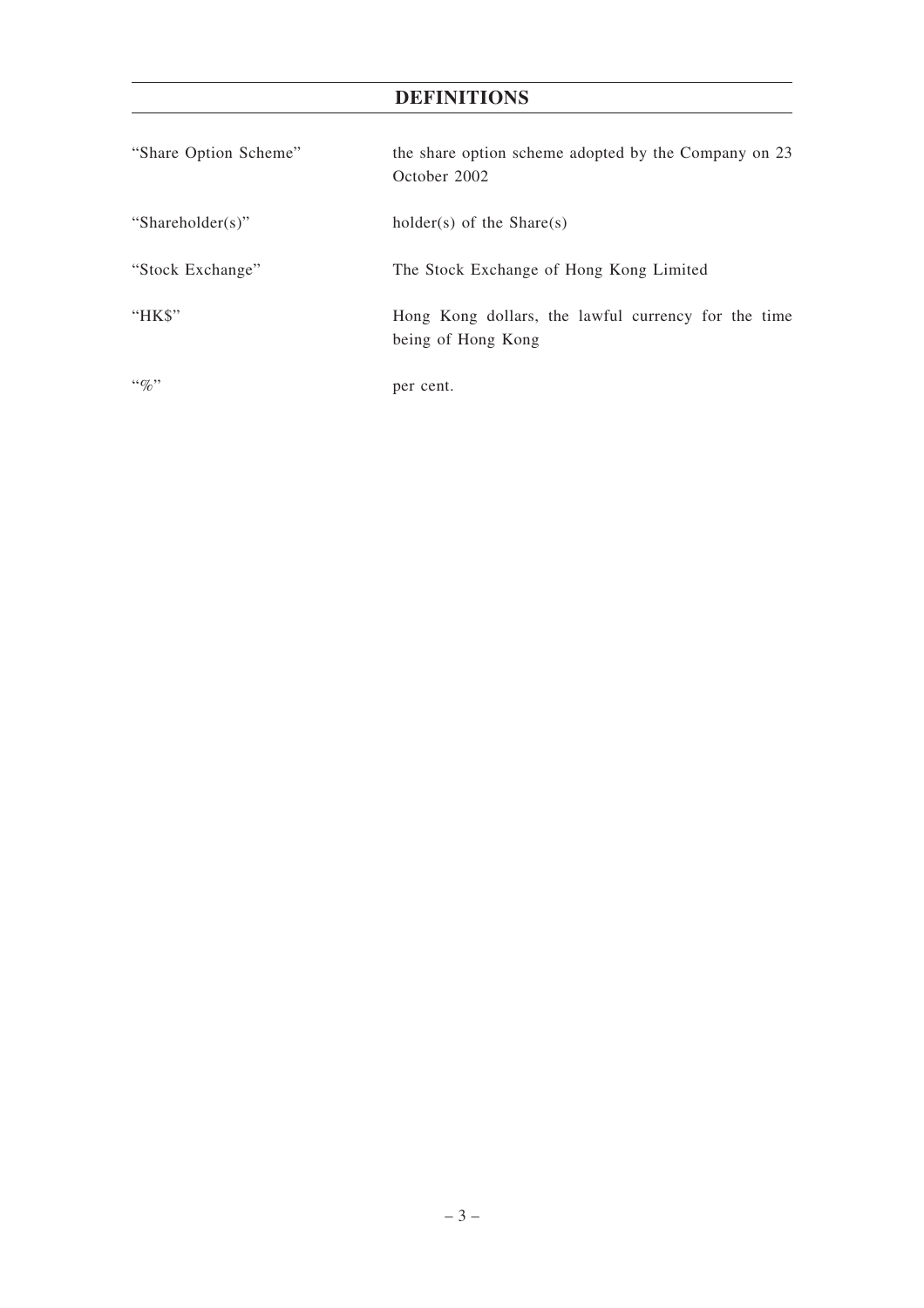

(incorporated in the Cayman Islands with limited liability) (Stock Code: 379)

*Executive Directors:* Mr. Cheng Kwok Woo *(Chairman)* Mr. Cheng Kwong Cheong *(Vice-Chairman)* Ms. Yeung Sau Han Agnes *(Chief Executive Officer)* Ms. Chan Shui Sheung Ivy Mr. Tin Ka Pak

*Independent Non-executive Directors:* Mr. Leung Yuen Wing Mr. Soong Kok Meng Mr. Chow Fu Kit Edward

*Registered office:* Cricket Square Hutchins Drive P.O. Box 2681 Grand Cayman KY1-1111 Cayman Islands

*Head office and principal place of business:* 5th Floor, Unison Industrial Centre Nos. 27-31 Au Pui Wan Street Fo Tan, Shatin Hong Kong

25 June 2010

*To the Shareholders*

Dear Sir or Madam,

# **GRANT OF SHARE OPTIONS, RENEWAL OF THE SCHEME LIMIT UNDER THE SHARE OPTION SCHEME AND NOTICE OF EXTRAORDINARY GENERAL MEETING**

#### **INTRODUCTION**

Reference is made to the announcement of the Company dated 27 May 2010 in relation to, among other matters, the grant of Options to Ms. Yeung.

The purpose of this circular is to provide you with details for the grant of the Share Options to Ms. Yeung, the renewal of the Scheme Limit, a letter of advice from the Independent Board Committee and the notice of the EGM.

*\* For identification purpose only*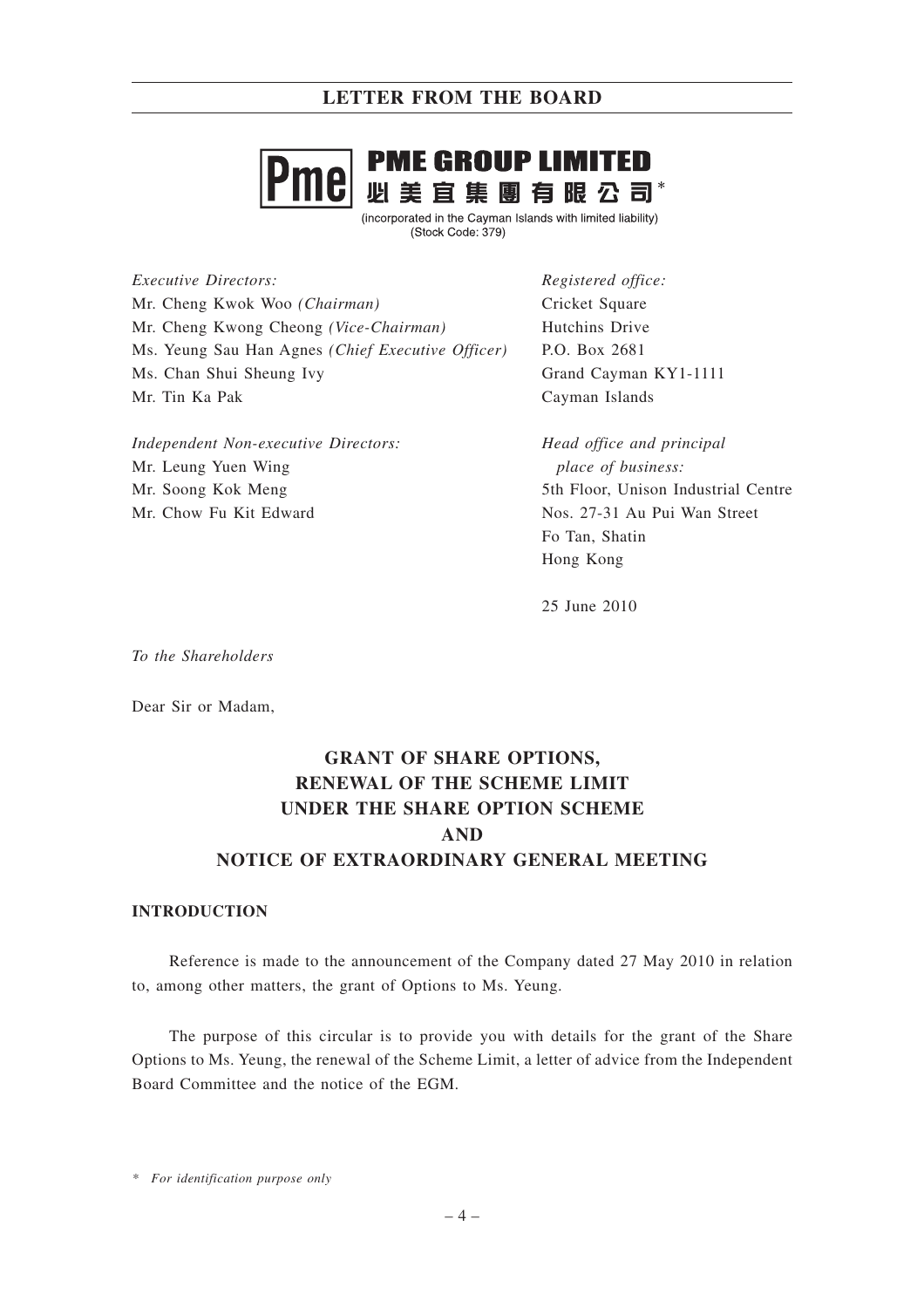#### **GRANT OF OPTIONS**

#### **(i) Details of the proposed grant of Options**

Subject to (i) the approval of the Shareholders at the EGM, and (ii) the Stock Exchange granting the listing of, and permission to deal in, the Shares to be allotted and issued upon exercise of the Options, the Directors propose to grant the Options to Ms. Yeung.

At the Adoption Date, the Scheme Limit was approved at 80,000,000 Shares, representing 10% of the Shares in issue as at the Adoption Date. Since the Adoption Date, the Company has already granted the Options to subscribe for a total of 72,000,000 Shares, representing approximately 9% of the Shares in issue as at the Adoption Date, and which is under the Scheme Limit approved at the Adoption Date.

The Board has proposed to grant the Options to Ms. Yeung to subscribe for up to a total of 175,000,000 Shares which, together with the Shares issued or to be issued upon exercise in full of the Options granted since the Adoption Date, will exceed the Scheme Limit. In accordance with sub-paragraph 8.1 of the Share Option Scheme and Rule 17.03(3) of the Listing Rules, the Company may seek separate Shareholders' approval in general meeting to grant Options under the Share Option Scheme beyond the Scheme Limit, provided that the maximum number of Shares which may be issued upon exercise of all outstanding options granted and yet to be exercised under the Share Option Scheme shall not exceed the Overall Limit.

Particularly, the proposed grant of Options to Ms. Yeung to subscribe for 175,000,000 Shares in the share capital of the Company, are in excess of the existing Scheme Limit, thus the proposed grant of such Options is subject to Shareholders' approval under Rule 17.03(3) of the Listing Rules.

As at the Latest Practicable Date, a total of 1,814,697,600 Shares were in issue and the total number of Shares that may be issued upon exercise of all Existing Options was 42,500,000. On this basis, the total number of Shares that may be issued upon exercise of the Existing Options and the Options proposed to be granted to Ms. Yeung is 217,500,000, representing approximately 11.99% of the total issued share capital of the Company as at the Latest Practicable Date and thus complying with the Overall Limit.

As Ms. Yeung is an executive Director on the Date of Grant, the proposed grant of Options to her is required to be approved by the independent non-executive Directors under Rule 17.04(1) of the Listing Rules. It is noted that the proposal for grant of Options to Ms. Yeung was approved by the independent non-executive Directors at the Board Meeting.

Besides, under Rule 17.03(4) of the Listing Rules, the total number of securities issued and to be issued upon exercise of the Options granted to each participant (including exercised, cancelled and outstanding options) in any 12-month period must not exceed the Individual Limit unless separately approved by the Shareholders.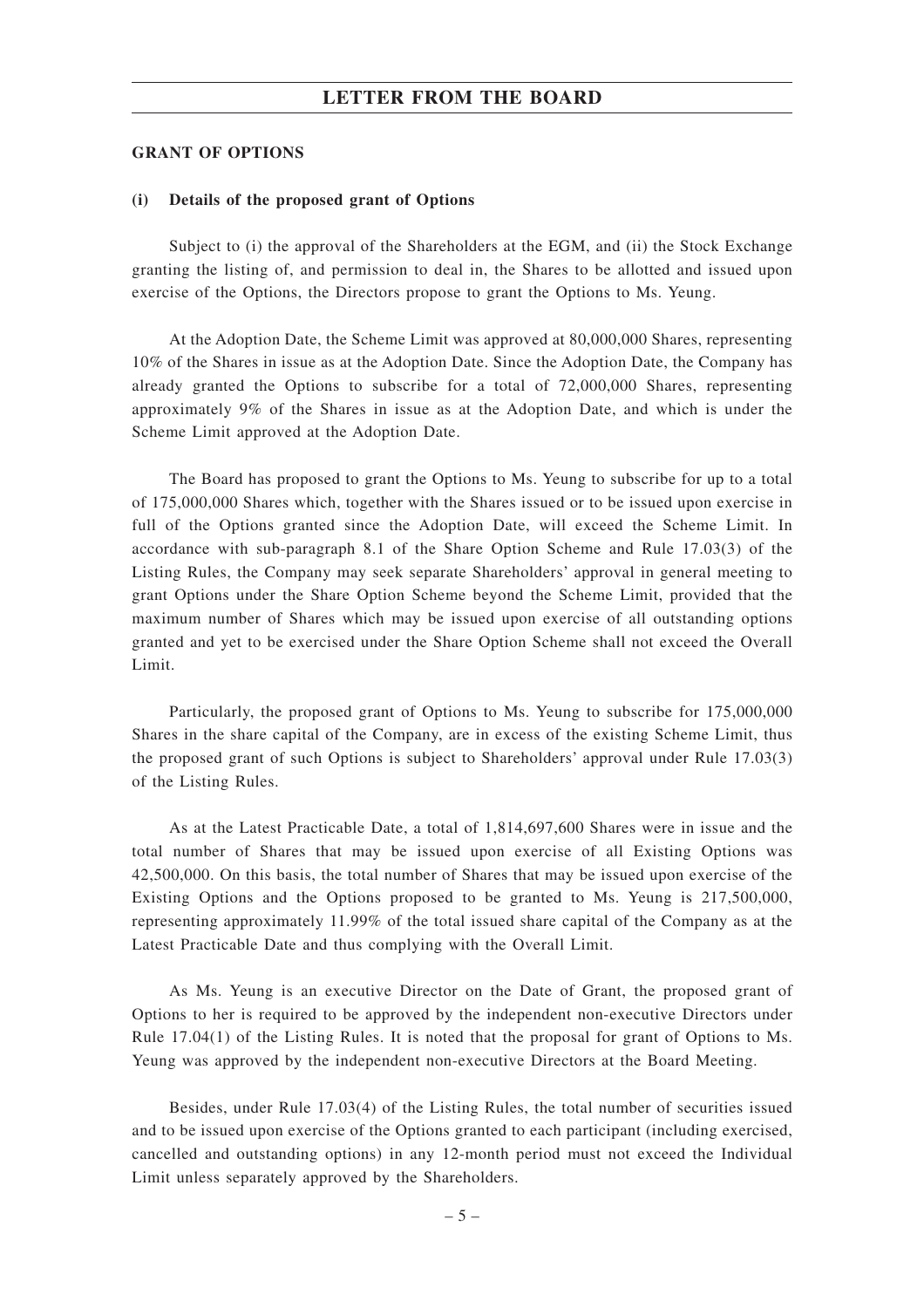Within the period ("Period") of 12 months ended on the Date of Grant, the proposed grant of Options to Ms. Yeung to subscribe for 175,000,000 Shares, together with the existing share options held by Ms. Yeung to subscribe for 15,000,000 Shares, exceeds her Individual Limit. The grant of the Options to Ms. Yeung will be subject to the approval of the Shareholders. Ms. Yeung and her associates shall abstain from voting under Rule 17.03(4) of the Listing Rules.

#### **(ii) Generic descriptions of Ms. Yeung**

Ms. Yeung is an executive Director and was appointed as the chief executive officer of the Group with effect from 1 June 2010.

#### **(iii) Terms of the Options**

The following are the principal terms of the Options:

#### *Exercise period of the Options*

Subject to (i) the approval of the Shareholders at the EGM, and (ii) the Stock Exchange granting the listing of, and permission to deal in, the Shares to be allotted and issued upon exercise of the Options, the Directors propose to grant the Options to Ms. Yeung.

Save as stated above, the exercise of the Options by Ms. Yeung is not subject to any other conditions. The exercise period of the Options is from 27 May 2010 to 26 May 2015.

#### *Subscription price*

The subscription price of the Shares to be issued upon exercise of the Options is HK\$0.64 per Share, representing the highest of (i) the closing price of the Shares as quoted on the Stock Exchange on the Date of Grant, (ii) the average closing price of the Shares as quoted on the Stock Exchange for the last five trading days immediately preceding the Date of Grant, and (iii) the nominal value of HK\$0.01 per Share.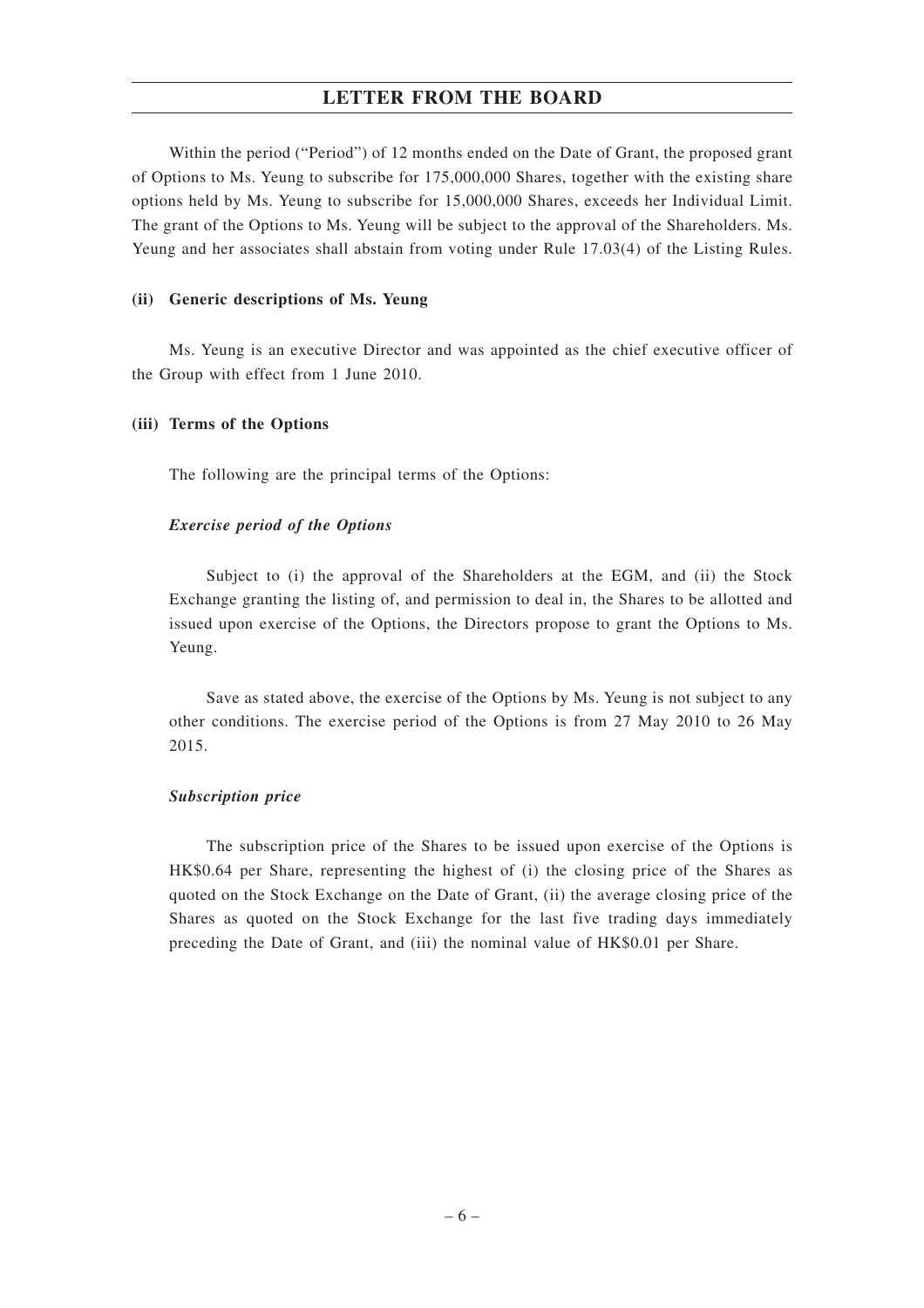The closing prices of the Shares from 19 May 2010 up to the trading day immediately preceding the Date of Grant were as follows:

| Date        | <b>Closing price</b> |
|-------------|----------------------|
|             | (HK\$ per Share)     |
|             |                      |
| 19 May 2010 | 0.68                 |
| 20 May 2010 | 0.65                 |
| 24 May 2010 | 0.66                 |
| 25 May 2010 | 0.61                 |
| 26 May 2010 | 0.60                 |

The average closing price of the Shares as quoted on the Stock Exchange for the last five trading days immediately preceding the Date of Grant was HK\$0.64 and the closing price of the Shares as quoted on the Stock Exchange on the Date of Grant was HK\$0.64. The subscription price of the Options is therefore proposed to be HK\$0.64 per Share.

#### *Consideration*

A consideration of HK\$1 is payable upon acceptance of the Options. Shares to be allotted upon the exercise of the Options will be subject to all the provisions of the Articles of Association for the time being in force and will rank *pari passu* in all respects with the fully paid Shares in issue as at the date on which the Options are duly exercised.

#### **(iv) Purpose of granting the Options**

The purpose of this Share Option Scheme is to enable the Company to grant Options to eligible Participants as incentives and recognition of their contribution to the Company or its subsidiaries. Ms. Yeung is an executive Director and was appointed as the chief executive officer of the Group with effect from 1 June 2010. It is recognised that Ms. Yeung has made significant contribution to the Group in the past several years. It is expected that the Options proposed to be granted to Ms. Yeung will serve as incentive for her continuous contributions to the Group.

#### **(v) Listing approval**

The proposed grant of Options is also subject to the granting of the listing, and permission to deal in, the Shares which may fall to be allotted and issued upon the exercise of any Options by the Listing Committee of the Stock Exchange. Application will be made to the Listing Committee of the Stock Exchange for the listing, and permission to deal in, such Shares.

#### **RENEWAL OF THE SCHEME LIMIT**

As at the Latest Practicable Date, the Scheme Limit was near depletion. The Directors proposed to refresh the Scheme Limit, subject to the Shareholders' approval, so that the Company would be allowed to grant further Options to other eligible Participants under the Share Option Scheme to motivate such other eligible Participants to contribute to the success of the Group.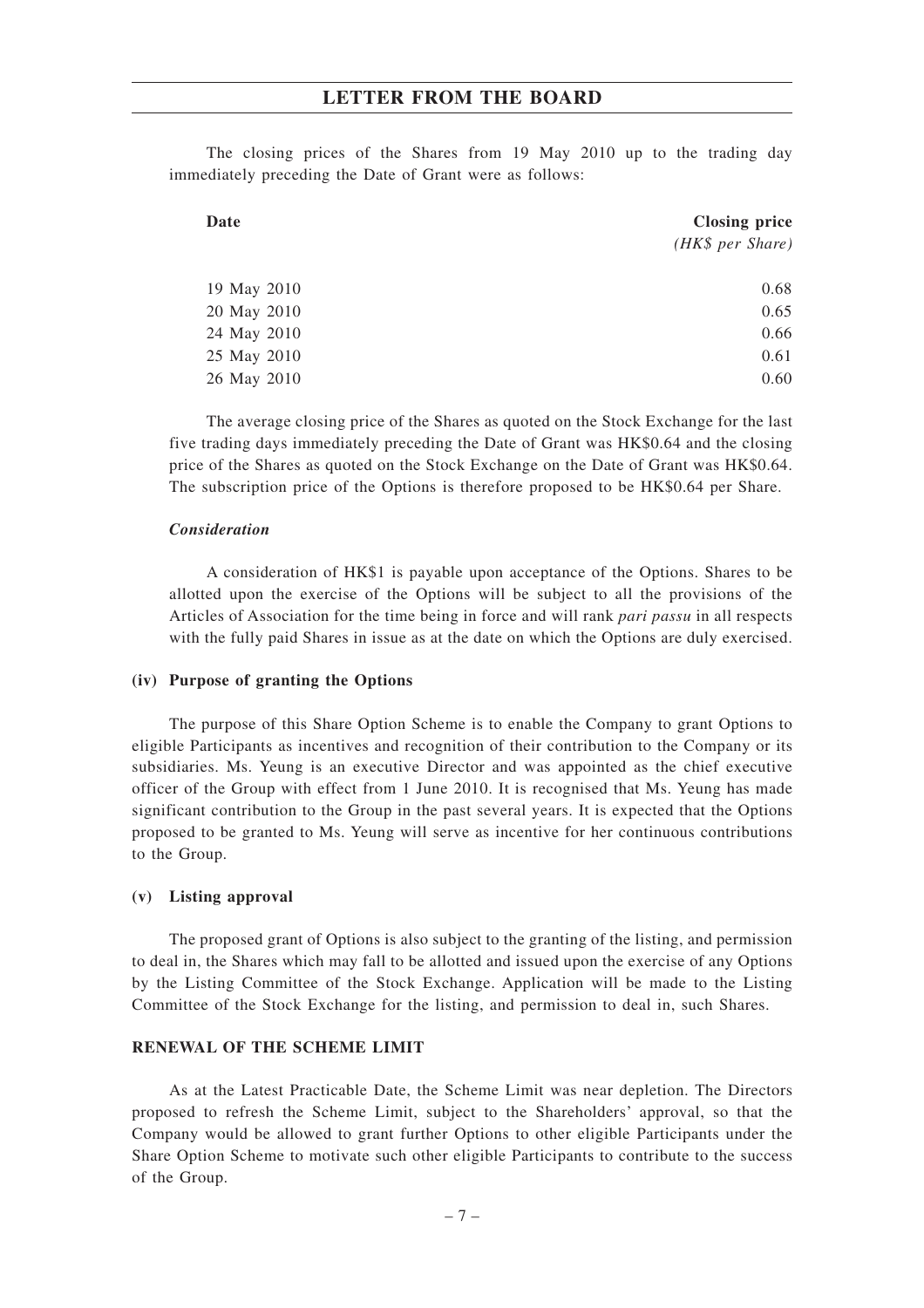Under the rules of the Share Option Scheme:

- (1) the total number of Shares which may be issued upon the exercise of all options granted under the Share Option Scheme and any other share option schemes of the Company is limited to 10% of the Shares of the Company in issue as at the date of adoption of the Share Option Scheme; and
- (2) the maximum number of Shares which may be issued upon exercise of all outstanding options granted and yet to be exercised under the Share Option Scheme and any other share option schemes of the Company must not in aggregate exceed 30% of the Shares in issue from time to time.

The Company may seek approval from the Shareholders in general meeting for refreshing the Scheme Limit so that the total number of Shares which may be issued upon the exercise of all options granted under the Share Option Scheme and any other share option schemes of the Company shall be re-set at 10% of the Shares in issue as at the date of the approval of the limit as "refreshed".

Options previously granted under the Share Option Scheme and any other share option schemes of the Company (including options outstanding, cancelled, lapsed or exercised) will not be counted for the purpose of calculating the Scheme Limit as "refreshed".

The existing Scheme Limit is 80,000,000 Shares, being 10% of the Shares in issue as at the Adoption Date. Since the Adoption Date, the Options carrying the rights to subscribe for up to a total of 72,000,000 Shares have been granted under the Share Option Scheme, representing approximately 9% of the Shares then in issue.

As at the Latest Practicable Date, (i) 12,000,000 Options which had been granted since the Adoption Date under the existing Scheme Limit had been exercised; (ii) 17,500,000 Options which had been granted since the Adoption Date under the existing Scheme Limit had been cancelled; and (iii) 42,500,000 Options which had been granted since the Adoption Date under the existing Scheme Limit had not yet been exercised. Unless the Scheme Limit is "refreshed", only up to 8,000,000 Shares may be issued pursuant to the grant of further Options under the Share Option Scheme.

If the Scheme Limit is "refreshed", on the basis of 1,814,697,600 Shares in issue as at the Latest Practicable Date and assuming that no Shares will be issued or repurchased by the Company prior to the EGM, the Scheme Limit will be re-set at 181,469,760 Shares and the Company will be allowed to grant further Options under the Share Option Scheme and other share option schemes carrying the rights to subscribe for a maximum of 181,469,760 Shares.

The purpose of the Share Option Scheme was to attract and retain quality personnel and other persons and provide them with incentive to contribute to the business and operations of the Group. Given that the existing Scheme Limit is near depletion, the Share Option Scheme cannot continue to serve its intended purpose for the benefits of the Group and the Shareholders as a whole unless the Scheme Limit is "refreshed" in accordance with the rules of the Share Option Scheme.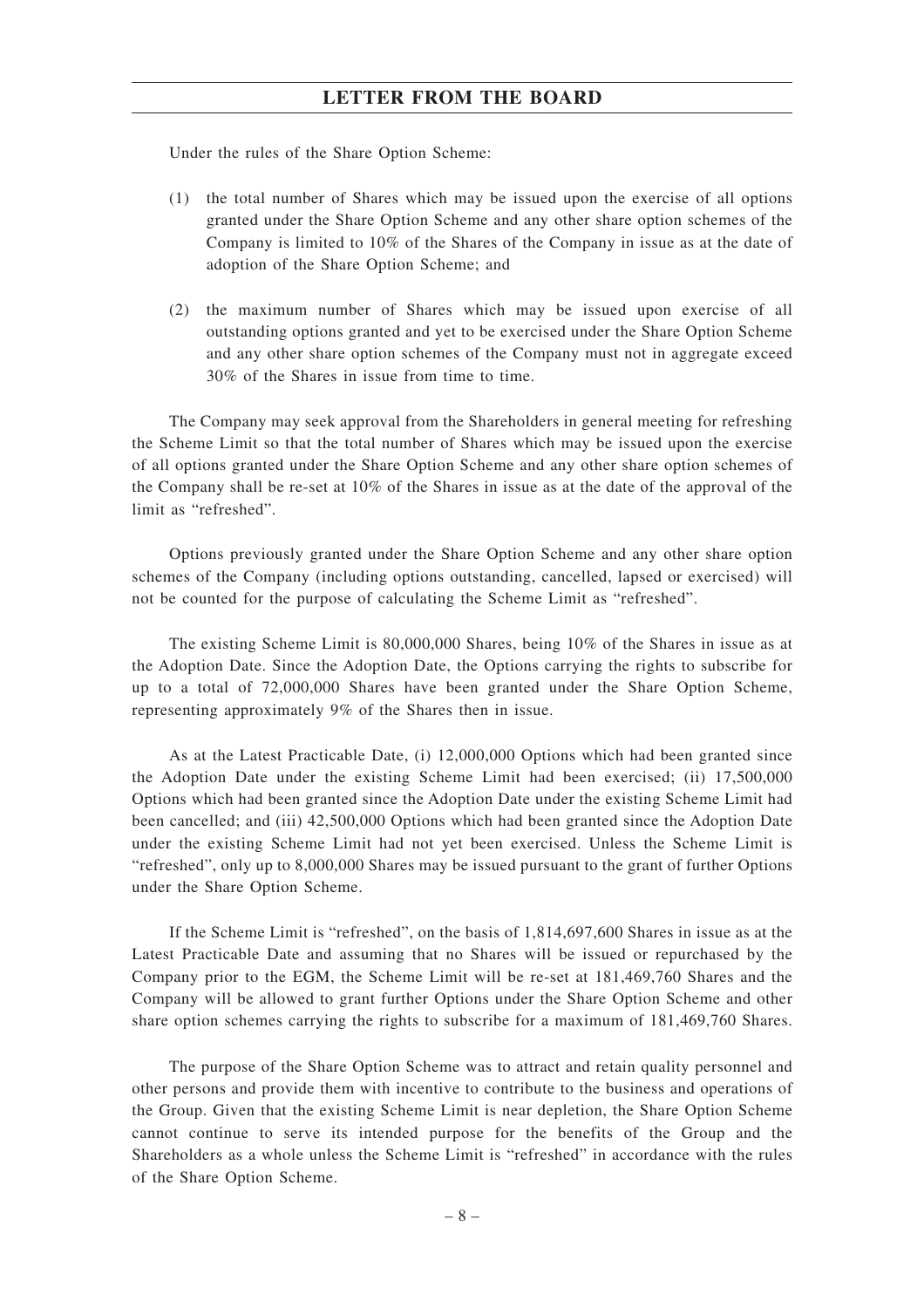The Directors consider that it will be for the benefit of the Company and the Shareholders as a whole that eligible Participants of the Share Option Scheme are granted rights to obtain equity holdings of the Company through the grant of Options under the Share Option Scheme. This will motivate the eligible Participants to contribute further to the success of the Group. For these reasons, the Directors will propose the passing of an ordinary resolution at the EGM for "refreshing" the Scheme Limit.

Application will be made to the Listing Committee of the Stock Exchange for the listing of, and the permission to deal in, the Shares representing 10% of the issued share capital of the Company as at the EGM to be allotted and issued upon exercise of the options that may be granted within the Scheme Limit as refreshed.

#### **EGM**

A notice convening an extraordinary general meeting of the Company to be held at 5th Floor, Unison Industrial Centre, Nos. 27-31 Au Pui Wan Street, Fo Tan, Shatin, Hong Kong on Tuesday, 13 July 2010 at 10:00 a.m. is set out on pages 12 and 13 of this circular. Ordinary resolutions will be proposed at the EGM to consider and, if thought fit, approve the grant of the Options to Ms. Yeung and the renewal of the Scheme Limit.

A form of proxy for the EGM is enclosed with this circular. Whether or not you propose to attend the EGM, you are requested to complete the form of proxy in accordance with the instructions printed thereon and deposit the same at the head office and principal place of business of the Company at 5th Floor, Unison Industrial Centre, Nos. 27-31 Au Pui Wan Street, Fo Tan, Shatin, Hong Kong as soon as possible and in any event not less than 48 hours before the time appointed for the holding of the EGM or any adjournment thereof. Completion and return of the form of proxy will not preclude you from attending and voting in person at the EGM or any adjournment thereof if you so wish.

#### **VOTING AT EGM**

Pursuant to Rule 13.39(4) of the Listing Rules, any vote of the Shareholders at the EGM must be taken by poll.

The resolutions are subject to Shareholders' approval under the Listing Rules, any Shareholder that has a material interest in the resolutions shall abstain from voting at the EGM. The grant of the Options to Ms. Yeung will be subject to the approval of the Shareholders. Ms. Yeung and her associates shall abstain from voting in the EGM under Rule 17.03(4) of the Listing Rules. As at the Latest Practicable Date, Ms. Yeung and her associates do not hold any interests in the Shares.

#### **RESPONSIBILITY STATEMENT**

This circular, for which the Directors of the Company collectively and individually accept full responsibility, includes particulars given in compliance with the Listing Rules for the purpose of giving information with regard to the Group. The Directors, having made all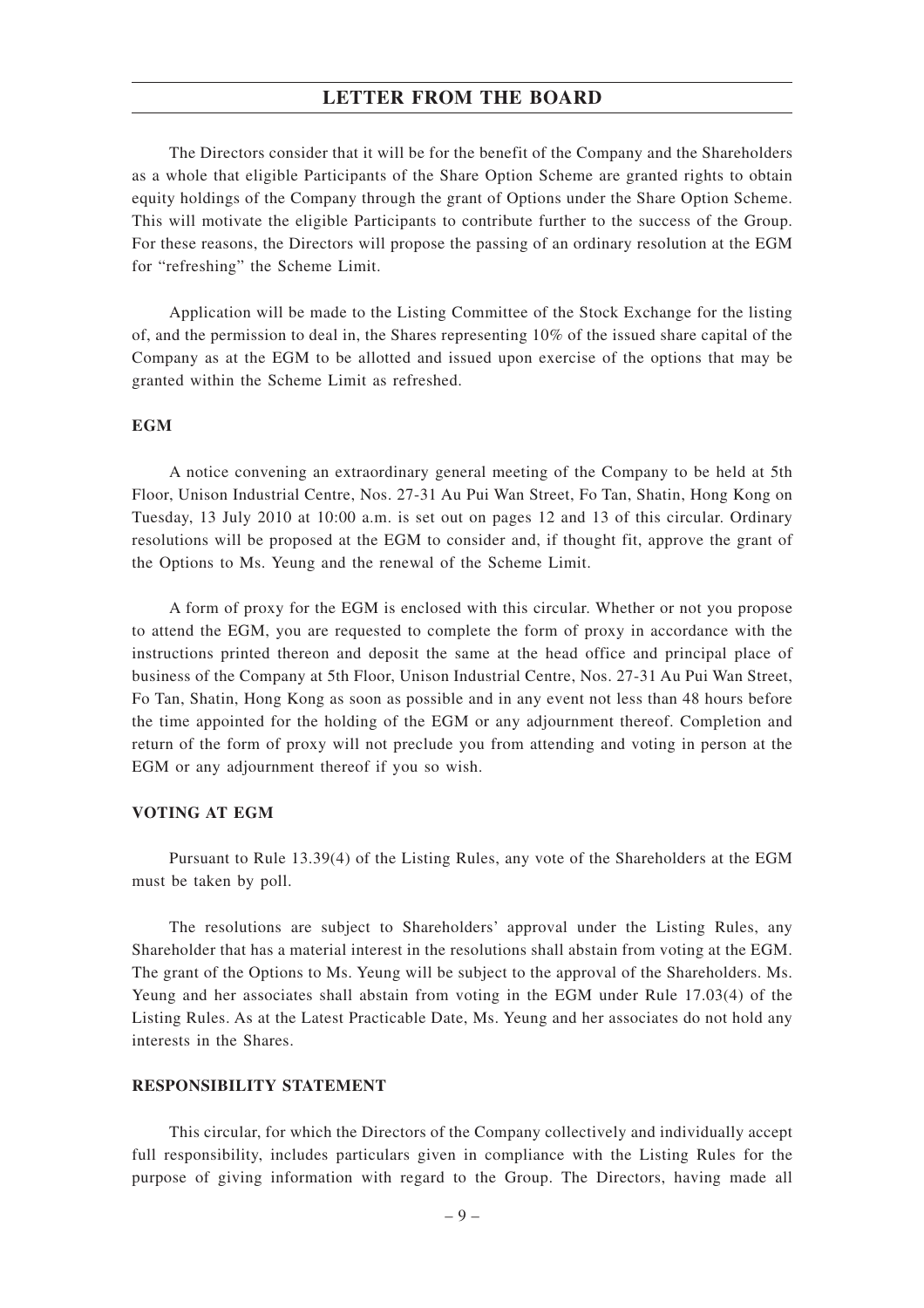reasonable enquiries, confirm that to the best of their knowledge and belief the information contained in this circular is accurate and complete in all material respects and not misleading or deceptive, and there are no other matters the omission of which would make any statement herein or this circular misleading.

#### **RECOMMENDATION**

The Directors (including the independent non-executive Directors) are of the opinion that the grant of the Options to Ms. Yeung is in the best interests of the Company and the Shareholders as a whole. Accordingly, the Directors recommend the Shareholders to vote in favour of the relevant resolutions in relation to the grant of Options to Mr. Yeung to be proposed at the EGM.

The Directors also believe that the renewal of the Scheme Limit is in the best interests of the Company and the Shareholders as a whole and therefore recommend the Shareholders to vote in favour of the ordinary resolution in relation to the renewal of the Scheme Limit to be proposed at the EGM.

> Yours faithfully, For and on behalf of the Board of **PME Group Limited Cheng Kwok Woo** *Chairman*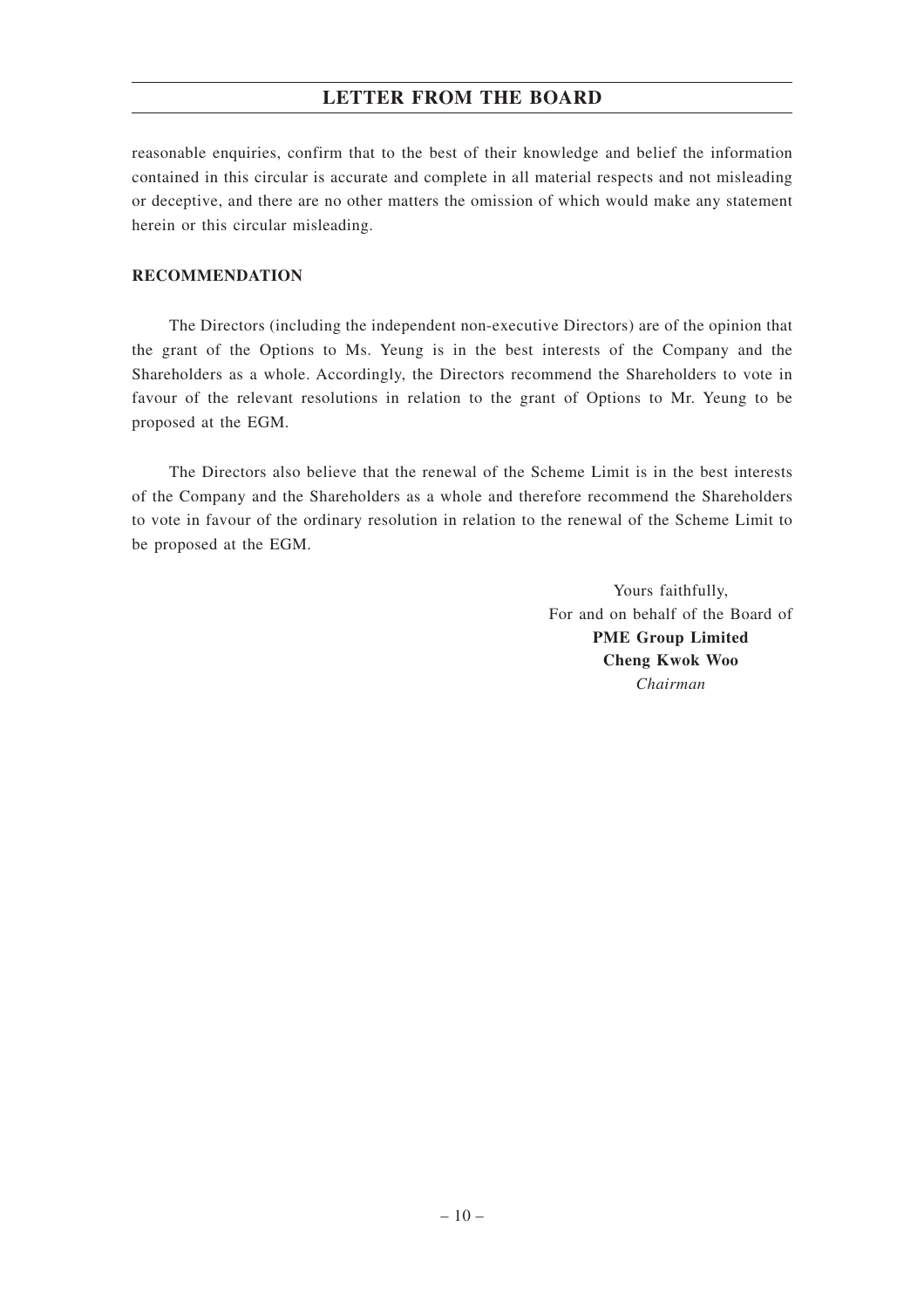### **LETTER FROM THE INDEPENDENT BOARD COMMITTEE**



(incorporated in the Cayman Islands with limited liability) (Stock Code: 379)

25 June 2010

*To the Shareholders*

Dear Sir or Madam,

#### **GRANT OF SHARE OPTIONS**

We write to you in connection with the grant of the Options to Ms. Yeung Sau Han Agnes ("Ms. Yeung"), an executive Director and the chief executive officer of the Group, details of which are set out in the letter from the Board contained in the circular of the Company dated 25 June 2010 ("Circular"), of which this letter forms part. Terms defined in the Circular bear the same meanings herein unless the context otherwise requires.

Having considered the terms of the grant of the Options, we are of the view that the grant of the Options to Ms. Yeung is fair and reasonable so far as the Shareholders are concerned and is in the interests of the Company. We therefore recommend that you vote in favour of the ordinary resolution to be proposed at the EGM to approve the grant of the Options to Ms. Yeung.

> Yours faithfully, Independent Board Committee of **PME Group Limited**

**Leung Yuen Wing Soong Kok Meng Chow Fu Kit Edward** *Independent non-executive Directors*

*<sup>\*</sup> For identification purpose only*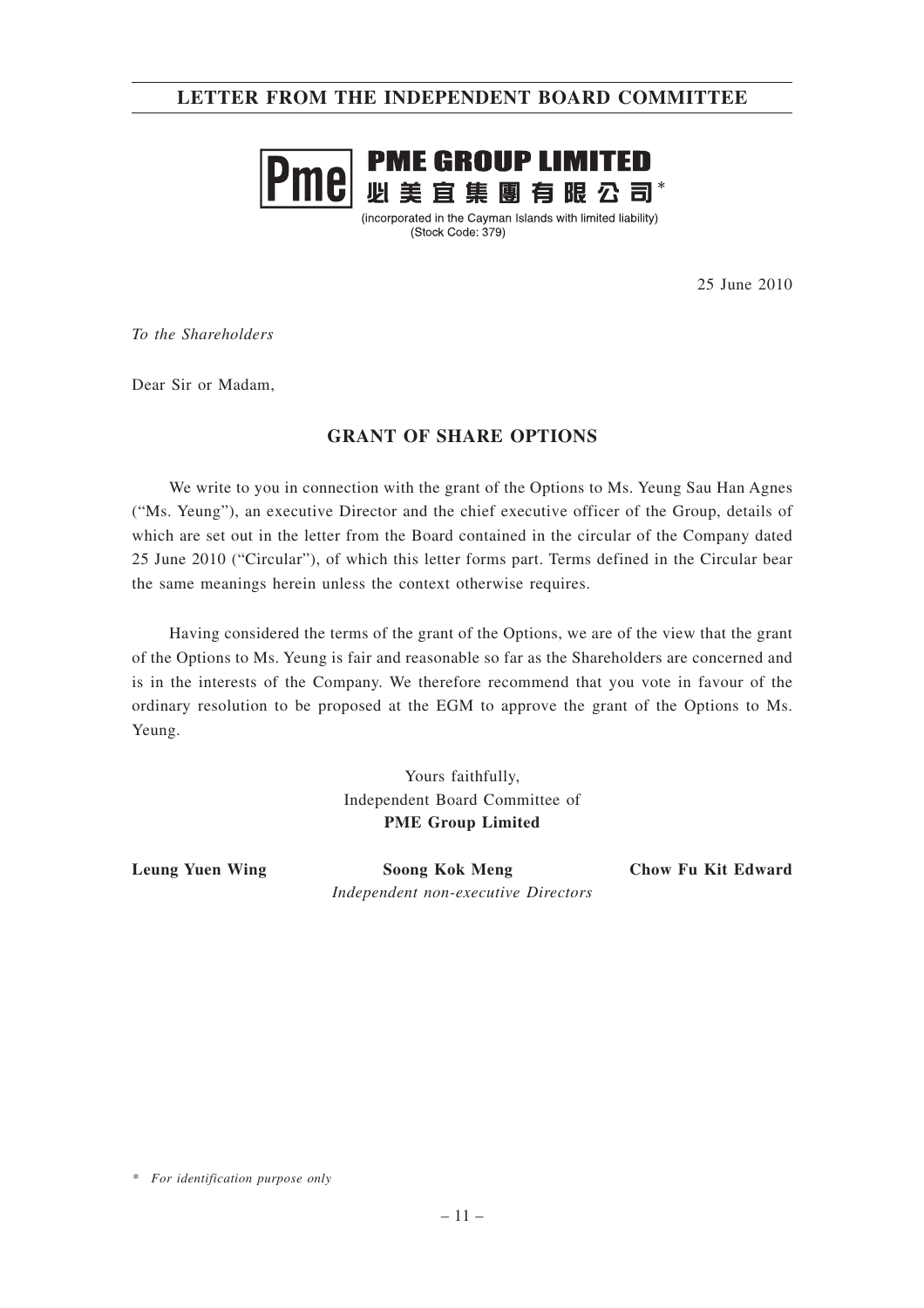### **NOTICE OF EGM**

# **PME GROUP LIMITED 必美宜集團有眼公司\***

(incorporated in the Cavman Islands with limited liability) (Stock Code: 379)

### **NOTICE OF EXTRAORDINARY GENERAL MEETING**

**NOTICE IS HEREBY GIVEN** that an extraordinary general meeting (the "EGM") of PME Group Limited (the "Company") will be held at 5th Floor, Unison Industrial Centre, Nos. 27-31 Au Pui Wan Street, Fo Tan, Shatin, Hong Kong on Tuesday, 13 July 2010 at 10:00 a.m. for the purpose of considering and, if thought fit, passing the following resolutions as ordinary resolutions:

#### **ORDINARY RESOLUTIONS**

#### 1. "**THAT**

- (a) the grant of options to Ms. Yeung Sau Han Agnes ("Ms. Yeung") to subscribe for up to a total of 175,000,000 shares of the Company (the "Shares") at the subscription price of HK\$0.64 per Share (the "Options") pursuant to the share option scheme adopted by the Company on 23 October 2002 ("Share Option Scheme") be and is hereby approved and any director of the Company be and is hereby authorized to do all such acts and things and execute all documents which he/she considers necessary, desirable or expedient for the purpose of, or in connection with, the grant of Options to Ms. Yeung; and
- (b) conditional upon the Listing Committee of The Stock Exchange of Hong Kong Limited (the "Stock Exchange") granting the listing of, and permission to deal in, the Shares comprised in the Options, the allotment and issuance of new shares upon the exercise of any Options be and is hereby approved and the directors of the Company be and are hereby authorized to do all such acts and things and execute all documents which they consider necessary, desirable or expedient for the purpose of, or in connection with, the matters approved herein."

#### 2. "**THAT**

(a) the refreshing of the scheme limit in respect of the grant of options to subscribe for Shares under the Share Option Scheme be and is hereby approved provided that the total number of Shares which may be allotted and issued upon exercise of all options to be granted under the Share Option Scheme and any other share option schemes of the Company and its subsidiaries (the "Group") under the limit as "refreshed" hereby (excluding options previously granted, outstanding, cancelled, lapsed or exercised in accordance with the terms of the Share Option Scheme or any other

*<sup>\*</sup> For identification purpose only*